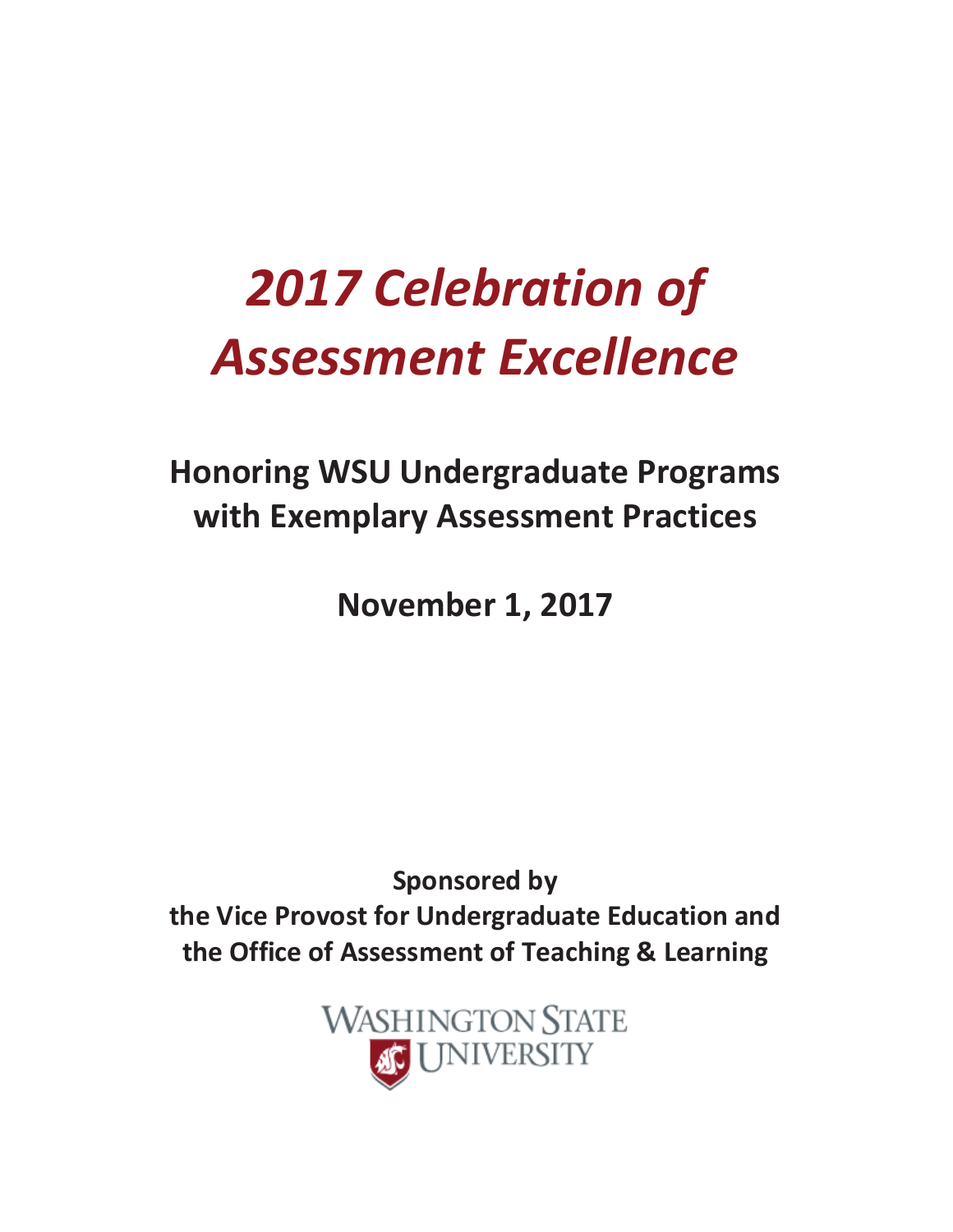# **Exemplary Program Assessment Systems**

**Mature assessment systems regularly collect meaningful measures of learning and involve faculty in interpreting and using the results to refine curriculum and instruction.** 

*The following undergraduate programs are recognized for their Exemplary Assessment Systems:* 

- Apparel, Merchandising, Design & Textiles
- Bioengineering
- Civil Engineering
- Computer Science
- **Economic Sciences**
- Human Development
- x Molecular Biosciences
- **Neuroscience**
- **Teacher Education**
- UCORE Partnership: Roots of Contemporary Issues and WSU Libraries - Instruction

# *Effective assessment contributes to WSU's educational quality*

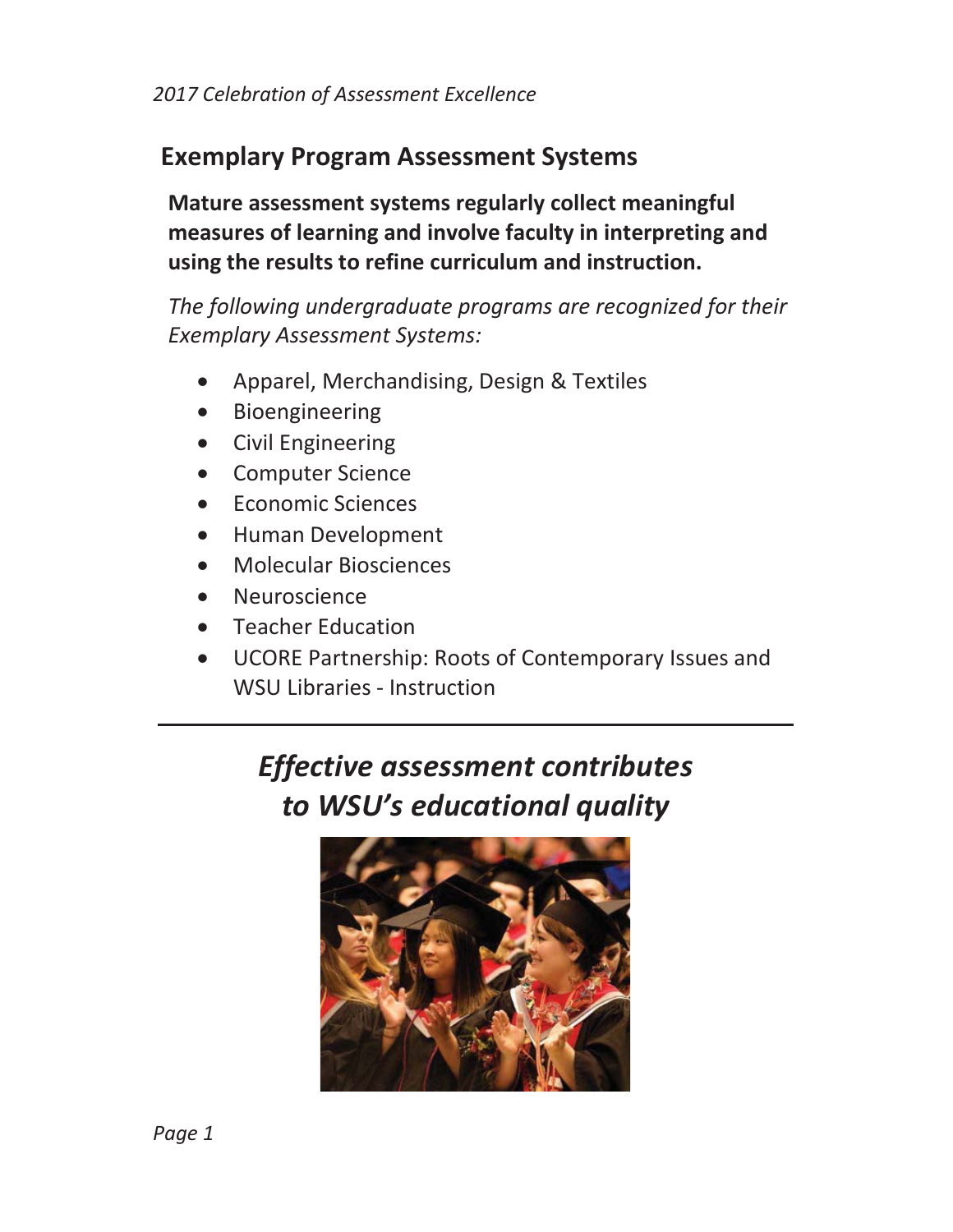# **Apparel, Merchandising, Design & Textiles**

#### *Assessment Leadership by Carol Salusso & Vicki McCracken*

AMDT demonstrates a sustainable assessment system that includes faculty and industry representative evaluation of senior capstone projects using a juried process, complemented by focus groups and surveys bringing in student perspectives. Faculty monitor student achievement and regularly make adjustments to curriculum and instruction, and regularly review learning outcomes and update assessment as needed.





# **Bioengineering**

#### *Assessment Leadership by David Lin & James Petersen*

Bioengineering brings a longstanding practice of using assessment results to inform changes to curriculum and instruction. Faculty score course-embedded assessments in capstone and other courses using rubrics. Other assessments include advisory board input, student exit surveys, and a professional skills assessment. Leadership, assessment committee, and faculty discuss assessment multiple times throughout the academic year.



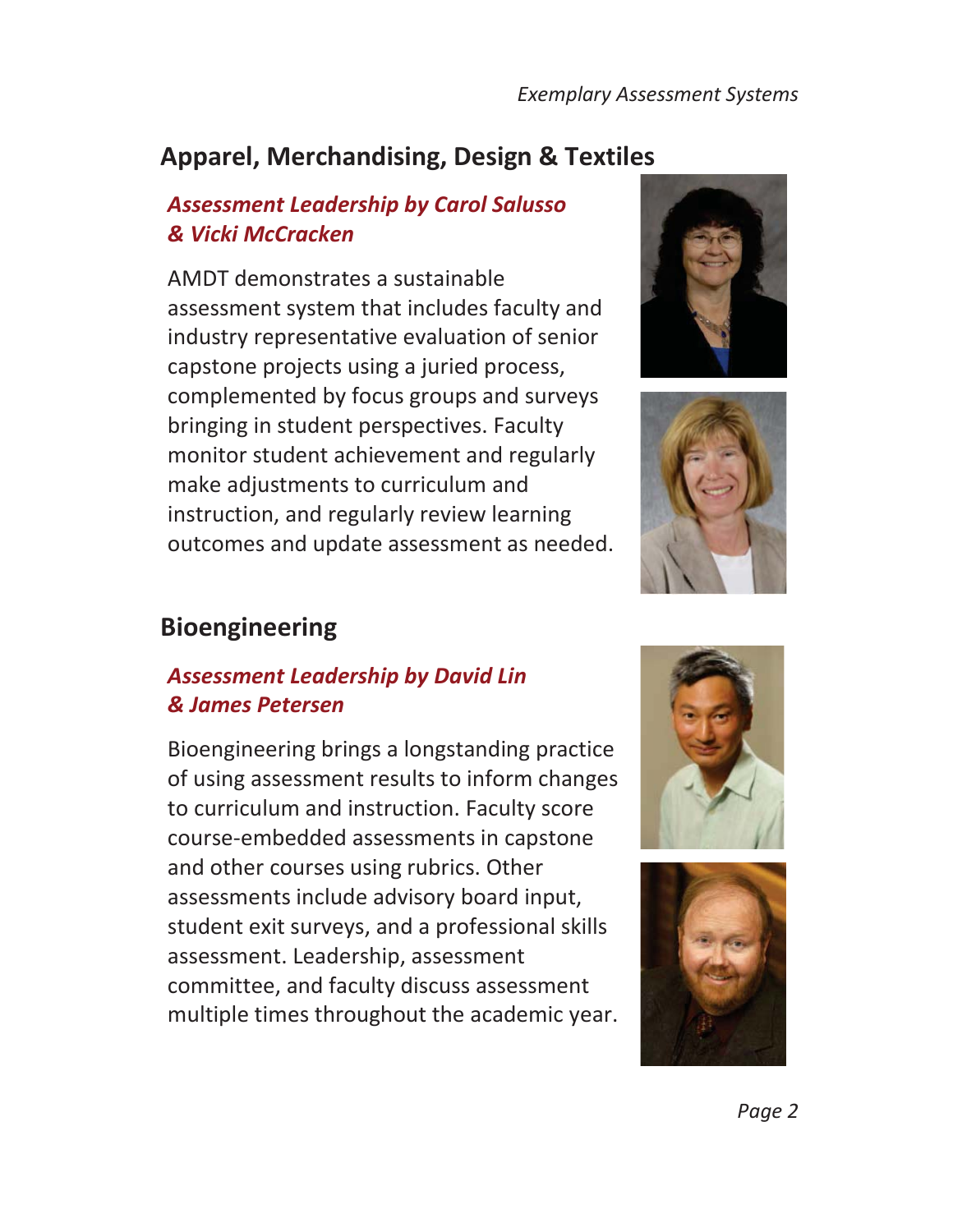# **Civil Engineering**

#### *Assessment Leadership by William Cofer & Balasingam Muhunthan*

Civil Engineering has a strong record of using assessment results to improve courses and curriculum. Well-established assessments includes a national professional exam, senior capstone projects evaluated by faculty and advisory board members, a professional skills assessment, and assessments by faculty and lab instructors. Regular advisory board discussions and mentor surveys provide additional key feedback.





# **Computer Science**

#### *Assessment Leadership by Chris Hundhausen & Partha Pratim Pande*

Computer Science applies thorough and systematic assessment planning and decisionmaking processes, and regularly uses results to improve curriculum. The program collects a suite of assessments, which include faculty evaluation of senior design projects and reports, a professional skills assessment, and a required senior exit survey. An advisory board also provides professional input to the program each semester.



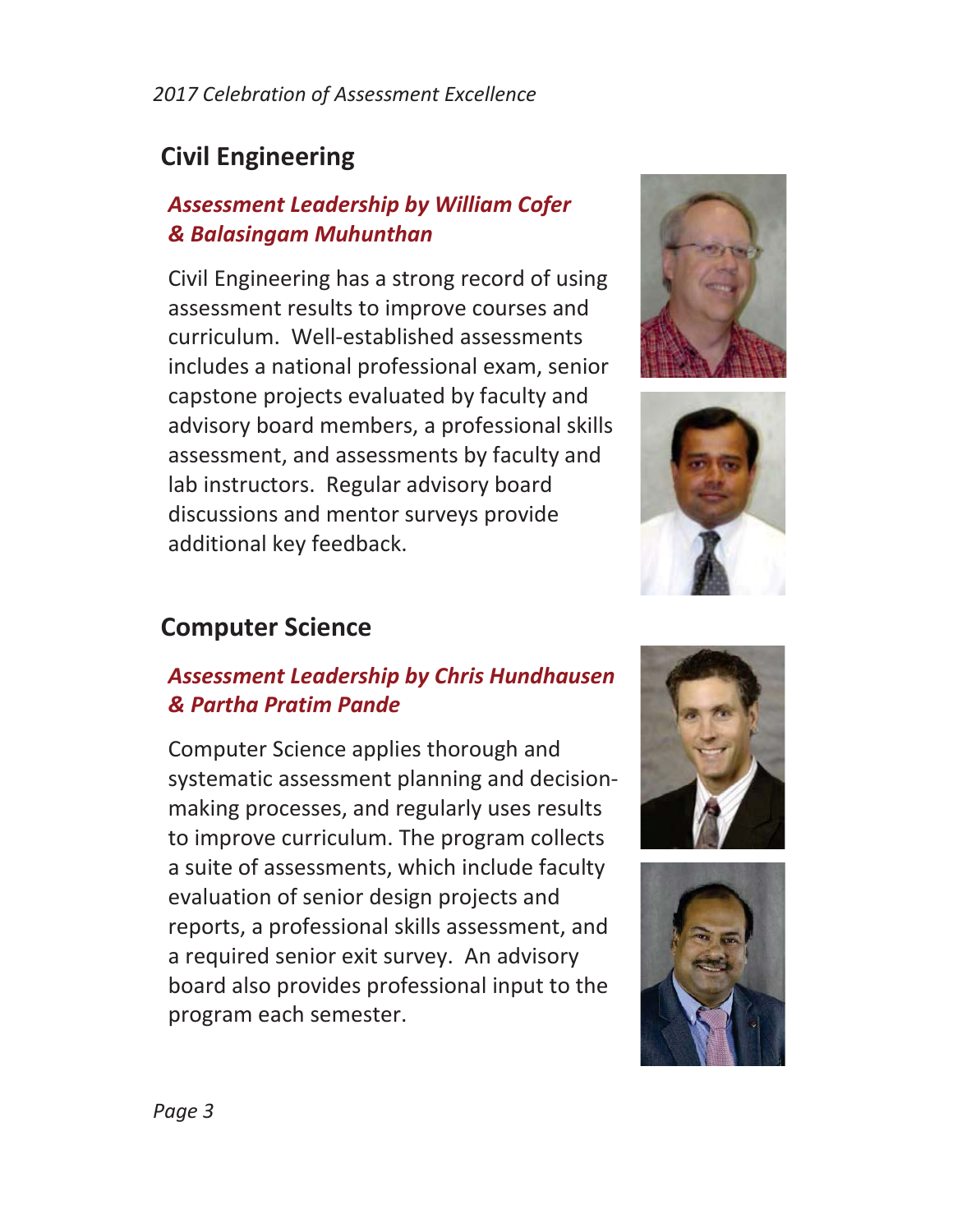## **Economic Sciences**

#### *Assessment Leadership by Vicki McCracken & H. Alan Love*

Economic Sciences demonstrates a 360 degree assessment system of sustainable practices using multiple, complementary methods: faculty assess capstone projects, internship mentors evaluate student skills, and students self-assess. Faculty regularly engage in assessment, use results, and implement innovations to improve learning, such as redesigning capstone course and incorporating new course modules.





#### **Human Development**

#### *Assessment Leadership by Deborah Handy & Laura Hill*

Human Development demonstrates a wellestablished multi-campus assessment system that includes its fully online degree. Learning outcomes-aligned complementary measures are collected at all campuses, including evaluations by faculty and internship mentors. Results are regularly shared with faculty and data are used to guide changes to courses and instruction. Faculty address performance differentials among students on different campuses.



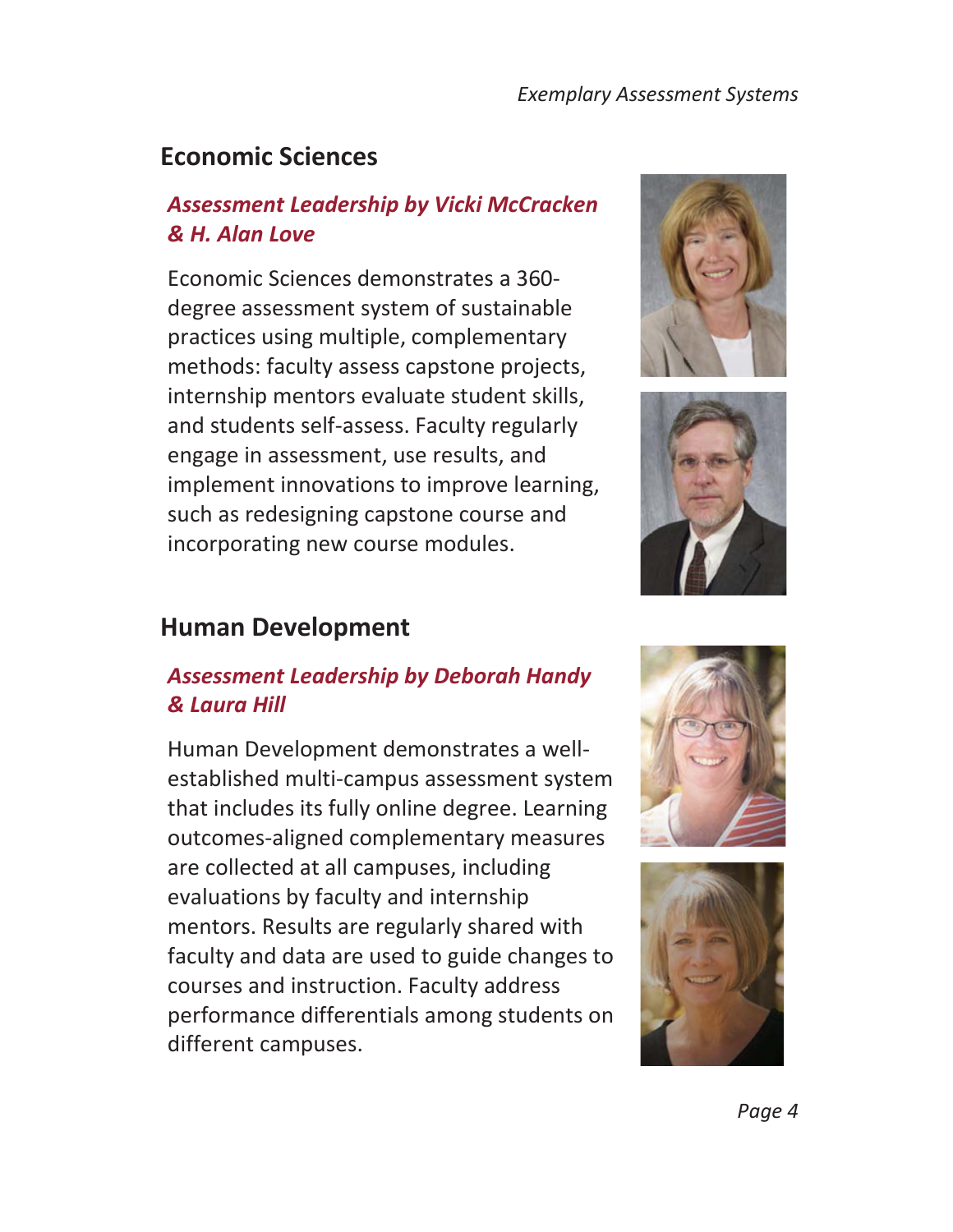#### *2017 Celebration of Assessment Excellence*

# **Molecular Biosciences**

#### *Assessment Leadership by William B. Davis & Jonathan Jones*

SMB demonstrates an active, responsive assessment system where faculty use multiple assessment measures, including adapting several national instruments to assess students at entry and exit points. The program gathers input from students, and correlates student achievement results with student demographic data. Faculty use results to improve curriculum and pilot transformative instructional approaches.





#### **Neuroscience**

#### *Assessment Leadership by Samantha Gizerian & Steve Simasko*

Neuroscience uses a suite of measures to inform continuous improvement efforts. Well-established assessments, including senior capstone and focus groups, provide data used to improve student learning. Faculty regularly use results to make curriculum changes, including more intentionally scaffolding concepts throughout program. The program also implemented a research mentorship program based on assessment results.



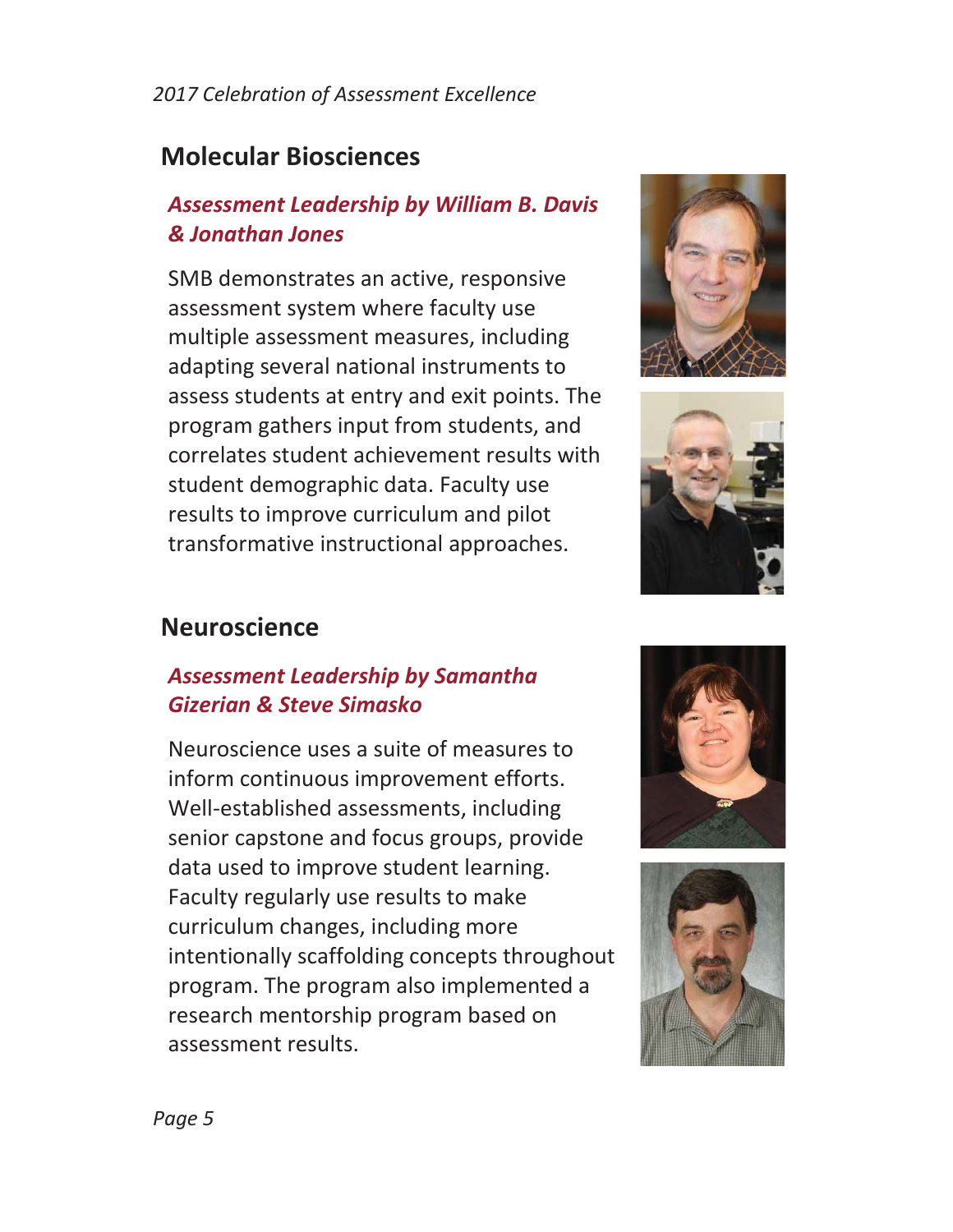# **Teacher Education**

#### *Assessment Leadership by Tariq Akmal*

The Teacher Education program has adapted external assessments to a local context on multiple campuses. Faculty use results from high-stakes external performance evaluation, and a suite of aligned measures across the curriculum, to guide changes to curriculum and instruction, and academic support services. The assessment team includes all faculty, advisory board, and a teacher education committee with student representatives.



#### **Roots of Contemporary Issues and WSU Libraries**

#### *Assessment Leadership by Jesse Spohnholz, Clif Stratton, & Corey Johnson*

RCI & WSU Libraries partner to assess students for UCORE and to provide useful results

to RCI faculty. This sustained collaboration assesses learning outcomes achievement and faculty use results to adjust instruction, assignments, and course design. This mature system of norming and rating student work has scaled up to include representative samples from all campuses, accounting for nearly 5000 students a year system-wide.





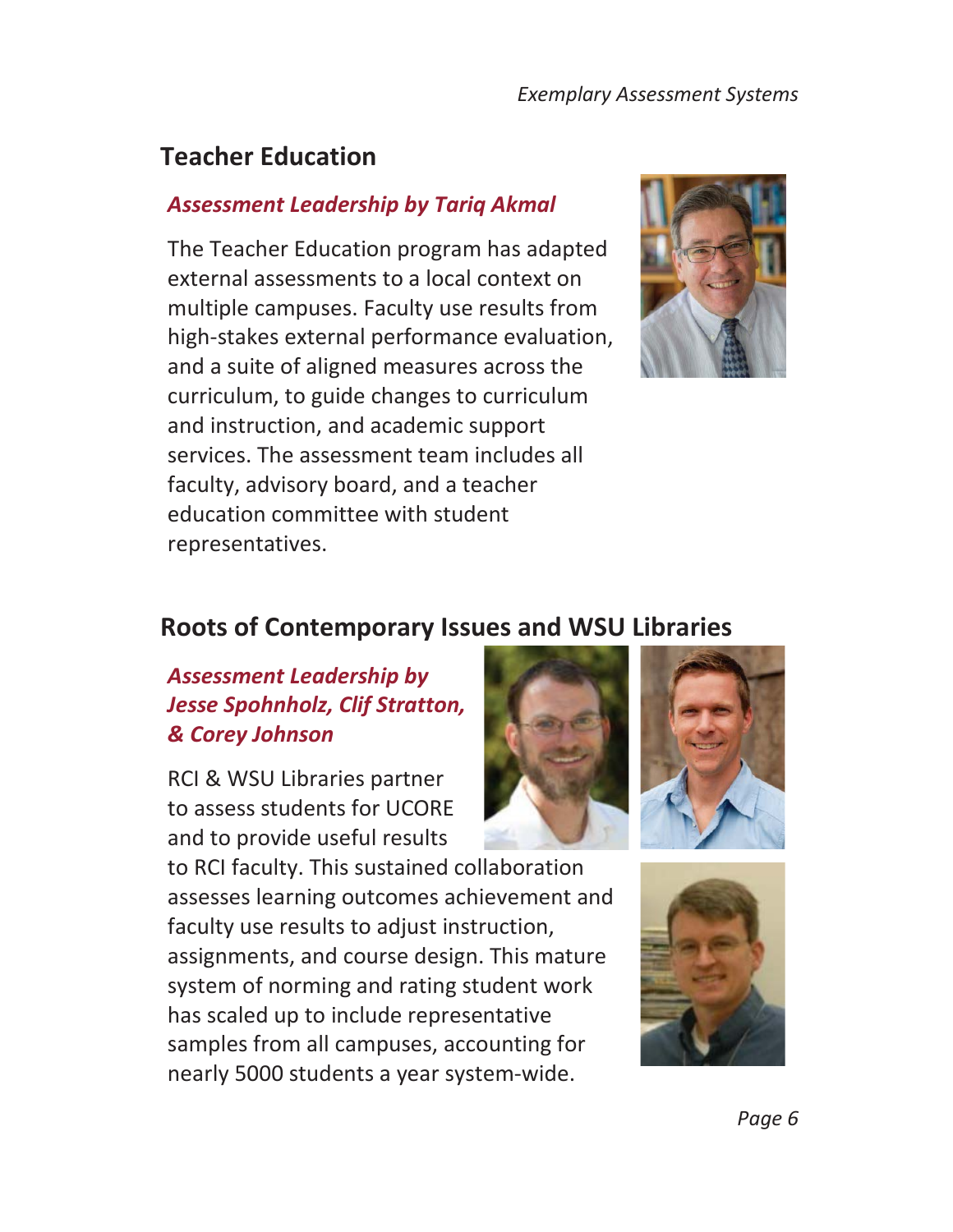# **High-Quality Assessment Practices**

**The development of strong assessment practices engages faculty in assessing student learning and in using assessment results to inform decision-making.** 

*The following undergraduate programs are recognized for their High-Quality Assessment Practices:* 

- Agricultural and Food Systems / Integrated Plant Sciences
- Chemistry
- History
- Landscape Architecture
- Psychology

# **Agricultural and Food Systems / Integrated Plant Sciences**

#### *Assessment Leadership by Desmond Layne*

AFS and IPS interdisciplinary faculty collaborate to create and assess effective capstone courses with industry partners. Both programs are creating rubrics to track and measure learning development throughout the curriculum. Faculty also combine effective assessment and professional development by improving assignment design.

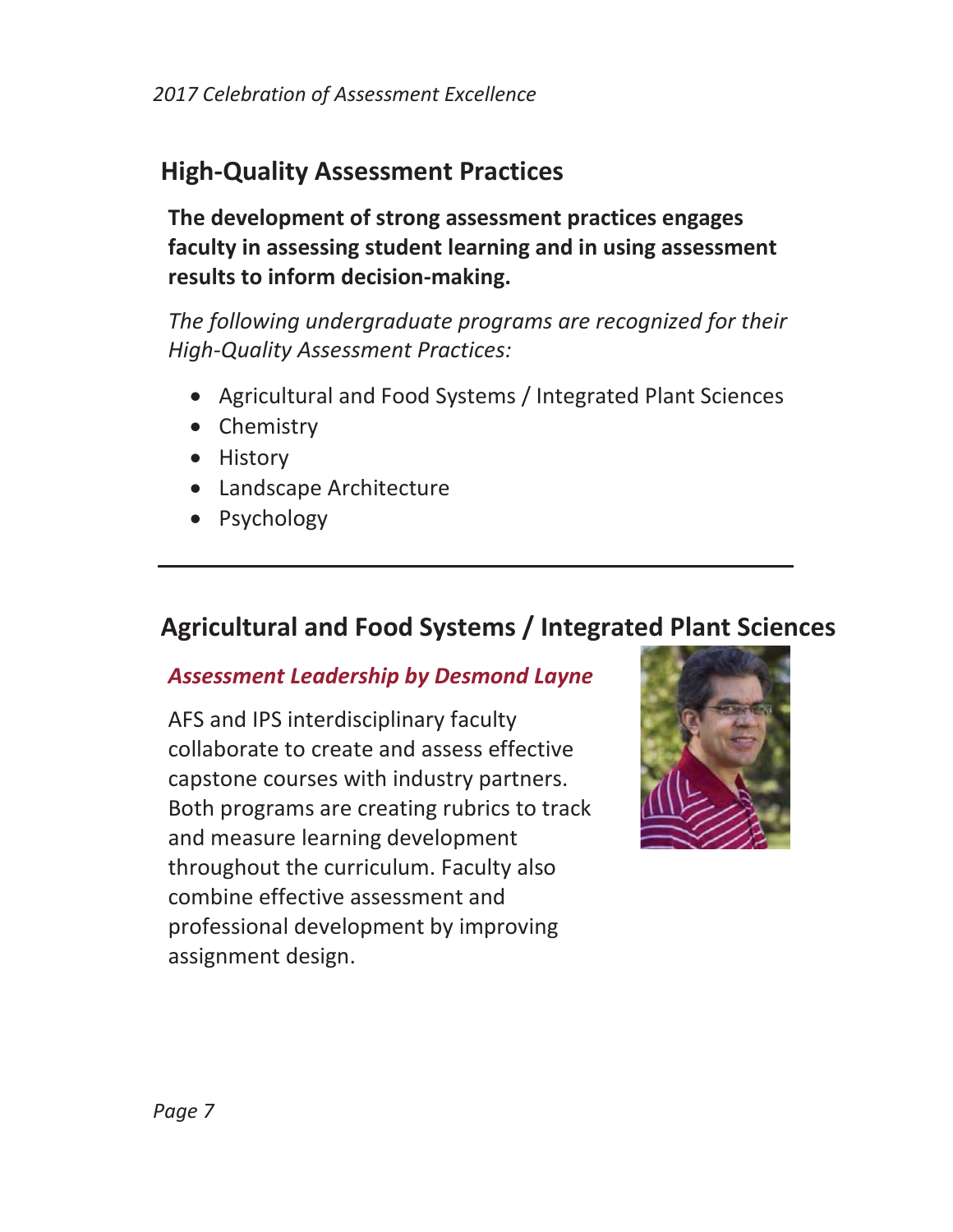# **Chemistry**

#### *Assessment Leadership by Paul Buckley & Kirk Peterson*

The Department of Chemistry collects American Chemical Society standardized exam data, allowing faculty to assess student performance at the beginning and end of the program, and faculty also assess senior poster presentations. Additionally, the program has a strong record of using results to inform decision-making to augment instruction and courses.





### **History**

#### *Assessment Leadership by Theresa Jordan & Steven Kale*

History faculty provide assessment data from all courses and campuses as part of their teaching, giving the program a comprehensive view of student achievement. History target one learning outcome each year, for a sustainable practice. Faculty regularly discuss performance expectations for student success, which helps faculty provide more consistent feedback to students.



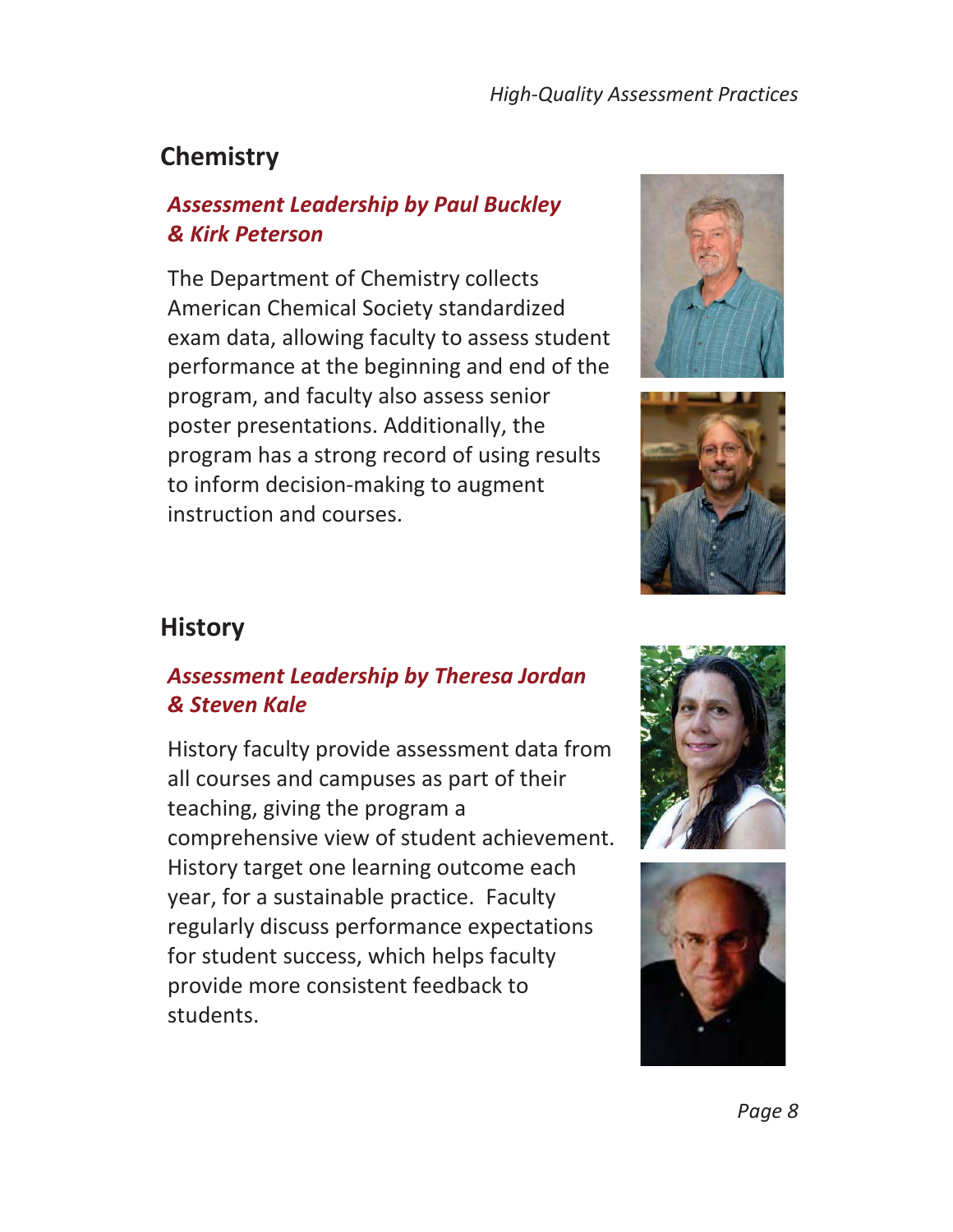*2017 Celebration of Assessment Excellence*

# **Landscape Architecture**

## *Assessment Leadership by Jolie Kaytes, Steve Austin, & Gregory Kessler*

Landscape Architecture faculty use several quality assessments, including junior



design projects assessed by faculty and senior design projects evaluated by both faculty and an outside professional panel of jurors. In addition, assessment rubrics are modified for students to self-assess themselves – engaging them in critical reflection.



# **Psychology**

#### *Assessment Leadership by Dee Posey & David Marcus*

Psychology faculty at all campuses regularly assess student performance in core courses using a faculty-developed program rubric with strong participation by instructors. Assessment results show student development at key points in the curriculum, and faculty use these results to inform curriculum changes.